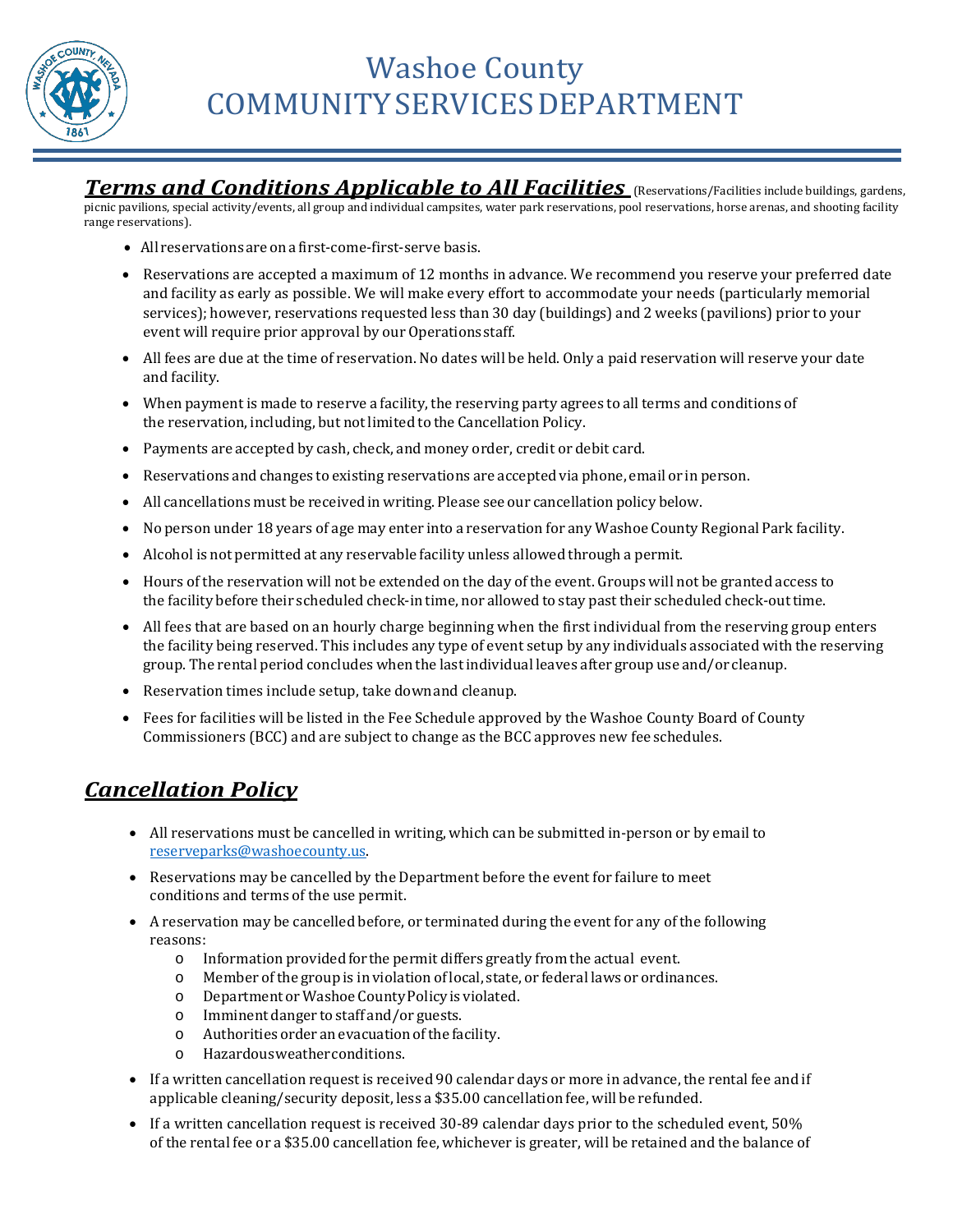

the rental fee plus any cleaning/security deposit will be refunded.

- If a written cancellation request is received less than 30 calendar days prior to the scheduled event, 100% of the rental fee will be retained and any cleaning/security deposit will be refunded.
- Reservations/Facilities include buildings, gardens, picnic pavilions, special activity/events, all group and individual campsites, water park reservations, pool reservations, horse arenas, and shooting facility range reservations.

### *Insurance Requirements*

Most events and reservable facilities will require liability insurance ranging from \$300,000 to \$1,000,000, depending on the type, hours, location, and function of your event. You will be advised by our customer service representative at the time you make your reservation of the amount required.

If your event requires insurance, you will need to provide a Certificate of Insurance naming Washoe County as Additional Insured no later than 30 days prior to the event. For reservations made less than 30 days prior to the event, insurance certificates must be received and accepted by the reservation office within 48 hours of the time the reservation was made and prior to the start time of the event. You are responsible for making sure your insurance certificate is received by the deadline. The certificate can be obtained through a homeowner's policy for private events or for company events through the company's insurance carrier. Contactthe ParksAdministration office for details on purchasing the certificate through Washoe County.

The insurance is important, failure to provide insurance by the deadline will result in the cancellation of your reservation.

## *Facility After Hours Fee-Building Reservations*

If you have reserved a building and your event goes past 5:00 p.m., 4:00 p.m. for the May Museum, an additional \$25.00/hr will be added to the hourly rate.

Please note, use of the Robert Z. Hawkins Amphitheater requires a minimum of two (2) security guards. Washoe County Parks will determine the required number based on your event.

## *Cleaning/Security Deposit*

All reservable facilities require a refundable cleaning/security deposit. Deposits range from \$150 to \$500 for most facilities. Special events and larger facilities require a larger deposit. All cleaning/security deposits are due at the time the reservation is made.

Refunding your deposit: If the facility has been left in satisfactory condition, your cleaning/security deposit refund will be issued within 3 weeks after the date of the event. The deposit will be paid to the individual who paid the deposit in the form it was paid. If your deposit was paid by credit card your refund will be made to the same credit card account. Closing that account may jeopardize your ability to receive your refund. Deposits or portions thereof may be retained by the Department to cover any additional expenses incurred by the Department associated with the reservation. If you, your entity, group or organization and your invitees or guests access the facility before the scheduled check-in specified or do not vacate the premises at the time specified on your use permit, the entire cleaning/security deposit will be forfeited. In the event that damages to the facility are in excess of the cleaning/security deposit, the user will be billed in addition to forfeiting thedeposit.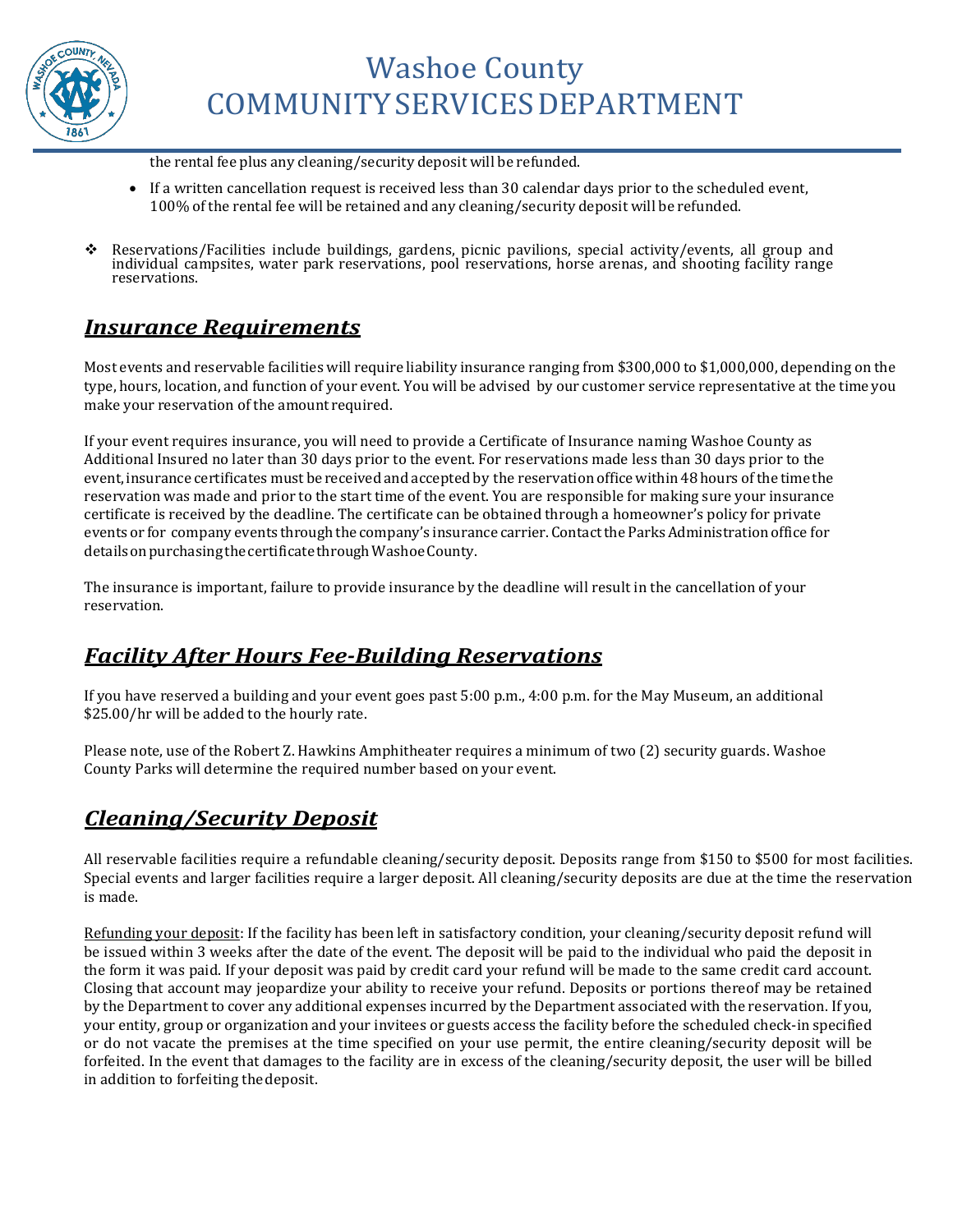

# *Hold Harmless Waiver*

Hold harmless waiver language will be a part of your use permit. This is the language that will be in your use permit:

The provisions of this agreement apply to myself, my entity, group or organization and our invitees or guests. I agree to abide by all applicable rules and regulations relating to the property. Failure to do so may result in revocation of permission to use the facilities and an order to vacate the premises.

I agree to reimburse Washoe County for any damage done to its property by myself or any other person associated with myself or my group. I also agree to save and hold Washoe County and its officers, agents, servants and employees harmless from any claim by any person resulting from my use of the facilities including, without limitation, any claims for damages resulting from death or injury to any person or damage to any property arising out of my activities at the facilities except those directly and proximately resulting from the intentional or negligent acts of County employees acting within the scope of their official duties.

I agree to give Washoe County prompt and timely notice of any claims made or suit instituted which may directly or indirectly affect Washoe County or its officers, agents, servants and employees.

I agree to reimburse Washoe County for any expenses incurred in responding to or defending any claims or suits, including the reasonable value of any services rendered or time spent by County officers or employees in responding to or defending such claims or suits.

I also agree to obtain and maintain a policy of General Liability Insurance (Occurrence form) in an amount to be determined or as may be required by the County's Risk Manager. Said policy shall be endorsed to include the County as an insured with respect to liability arising out of my activities pursuant to this Agreement. Proof of coverage shall be provided in the form of a Certificate of Insurance and shall provide for thirty (30) days' notice of cancellation to Washoe County. Washoe County's acceptance of such insurance certificate shall not relieve me of liability nor shall the amount of insurance limit my responsibility.

If I fail to secure such insurance, Washoe County may, at its option, secure such insurance and I will be responsible to reimburse Washoe County for the expenses incurred.

# *SPECIAL TERMS AND CONDITIONS*

*Building Use* – Note: Some buildings may have additional requirements/conditions of use. For additional information, go to [www.washoecountyparks.us/parks/rentals\\_and\\_permits/index.php.](http://www.washoecountyparks.us/parks/rentals_and_permits/index.php)

Cleaning Requirements You are responsible for setting up and taking down all tables and chairs. The tables and chairs and all kitchen counters should be wiped own at the end of your event. Please remove and dispose of any decorations sweep up any debris wipe up any spills on the floor and place all trash in the containers provided and leave them in the building. It is necessary that you bring the appropriate cleaning supplies with you. All or part of your cleaning/security deposit will be withheld if the above requirements are not met.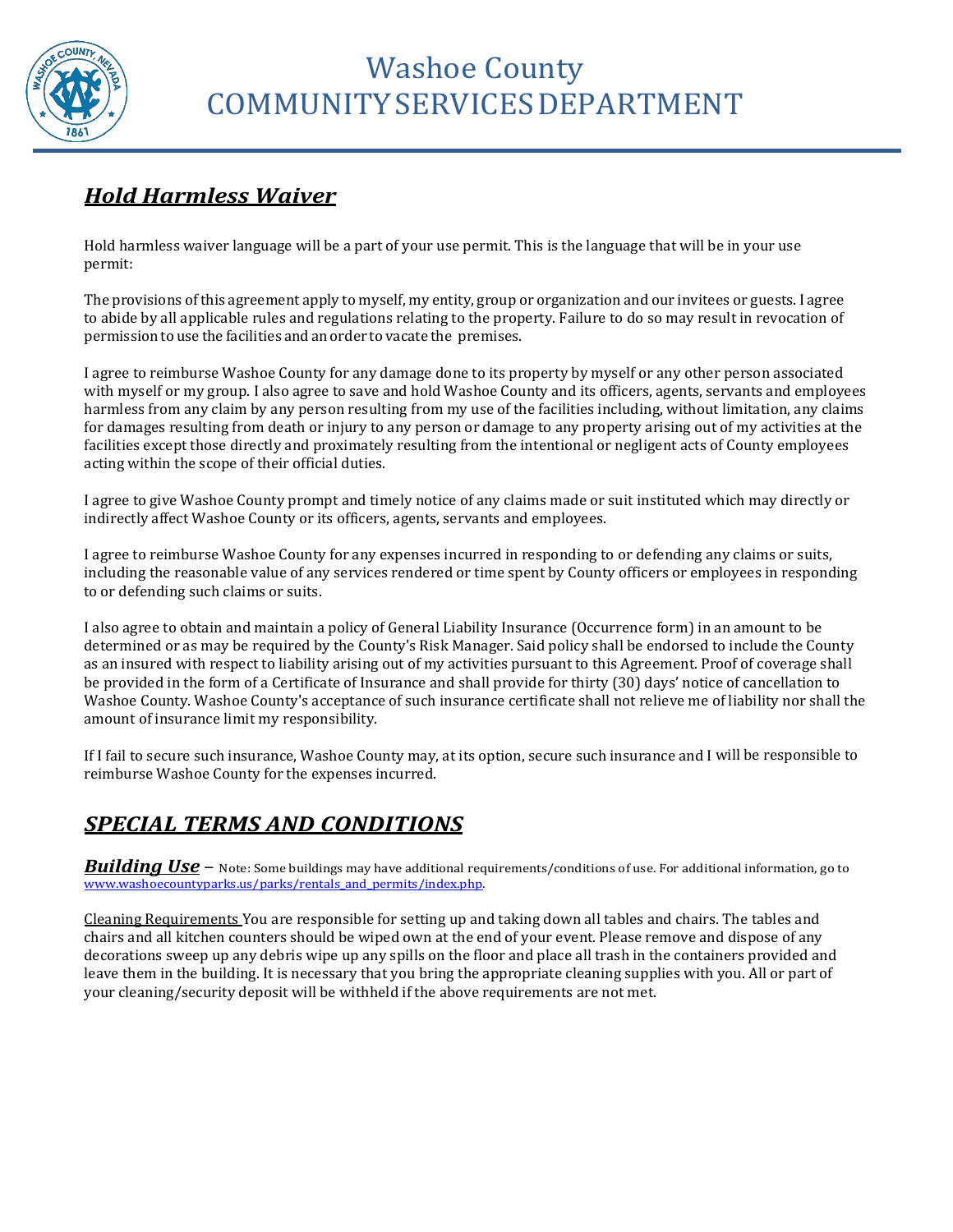

# Washoe County COMMUNITYSERVICESDEPARTMENT

Decorations No decorations may be tacked, stapled, taped or tied to any fixture or wall inside or outside the building. Standing or table decorations are recommended. Confetti, rice, birdseed, loose flower petals, or glitter is NOT allowed either inside or outside of the building. Hanging decorations must have prior approval. Open flames of any kind are prohibited including but not limited to candles (including floating candles), tiki torches, or other open flame articles.

Washoe County Regional Parks and Open Space prohibits use of balloons outside in the park. Balloons may be used inside the building as decorations and must be anchored and removed at the end of the event.

Smoking All Washoe County buildings are non-smoking facilities. Ashtrays are available outside of the building for your convenience.

Music Bands and amplified music are only allowed inside the building. Should the music be too loud, the parks staff will regulate the volume to an acceptable level. Doors to the outdoors must remain closed.

Animals No animals, except service animals, are allowed in any garden.

*Picnic Pavilion Use*– Note: Some pavilions may have additional requirements/conditions of use. For additional information, go to [www.washoecountyparks.us/parks/rentals\\_and\\_permits/index.php.](http://www.washoecountyparks.us/parks/rentals_and_permits/index.php)

Cleaning Requirements Please leave picnic areas as clean as you found them. All trash and litter should be put in trash receptacles. If grills need to be emptied of ashes during your event, please contact park staff. Never use trash receptacles for this purpose.

Decorations & Games Dunk tanks, slip n slides, piñatas, confetti/glitter, water balloons and water games are not allowed.

Bounce House Only one (1) portable amusement structure such as bounce house and climbing wall is allowed in reservable picnic pavilions except at Galena Creek and Davis Creek Regional Parks. Portable amusement structures must be secured by sand bags - staking is prohibited.

Vehicles are not allowed on the turf areas. Parking is on a first come, first served basis. The group picnic area rental fee does not guarantee parking spaces.

*Garden Use*– Note: Some gardens may have additional requirements/conditions of use. For additional information, go to [www.washoecountyparks.us/parks/rentals\\_and\\_permits/index.php.](http://www.washoecountyparks.us/parks/rentals_and_permits/index.php)

Chairs The Department may provide chairs at no charge for the Burke, Plaza and Honeys gardens. There are a maximum of 100 chairs available per garden. You are responsible for chair set up and take down. Rental chairs from an outside source may be brought in for use at the Lear garden only and must be removed by the reservation end time.

Decorations No decorations may be tacked, stapled, taped, or tied to any fixture or plant within the garden.

No lit candles (including floating candles), tiki torches, or other open flame articles are allowed. Confetti, glitter, rice and birdseed are not allowed in the gardens. Rose petals are allowed, if cleaned up after the ceremony.

Food and beverage No food and beverages are allowed in the gardens.

Electrical power Can be provided upon request in all gardens except Evans Creek Bridge and Columbus Gazebo.

**Amplified Sound (Music)** Amplified sound/music such as radios, IPods, microphones etc. is not allowed in the gardens.

Animals No animals, except service animals, are allowed in any garden.